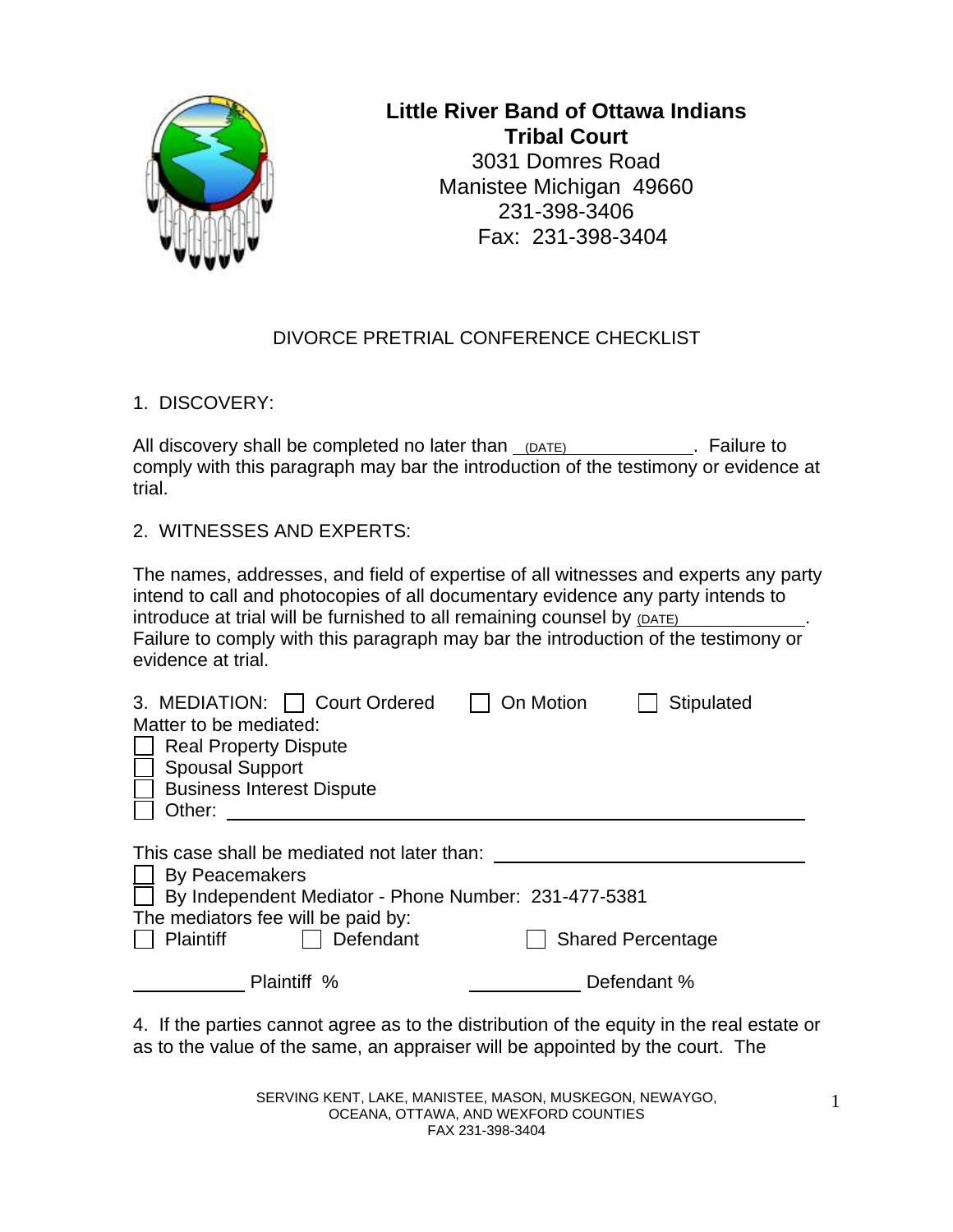| appraisers fee shall be paid by: $\Box$ Plaintiff | $\Box$ Defendant | $\Box$ Shared |
|---------------------------------------------------|------------------|---------------|
| Percentage.                                       |                  |               |

Plaintiff % Defendant %

# 5. APPRAISAL OF PERSONAL PROPERTY IN DISPUTE.

If the parties cannot agree as to the distribution of personal property or as the value of any personal property, an appraiser will be appointed by the court. The court will be provided with a written report upon payment of the costs of the appraisal.

### 7. TRIAL REQUIREMENTS.

The Court shall be provided with briefs one week before trial with:

- A short statement of facts and issues in dispute
- A list of witnesses to be called
- An itemized list of all assets and their values
- A proposed schedule of property division
- A proposed schedule of custody and parenting time (if applicable)
- A proposed schedule of child support payments (if applicable) including:
	- 1. Proof of income, underemployment or unemployment
	- 2. A copy of the Michigan Child Support Guidelines calculation
	- 3. If a business owner, a copy of the Michigan Occupation Guidelines for the type of business to show potential or imputed ability to earn.
	- 4. Argument of laws (including proper citations) and facts supporting the relief sought.

# THE PARTIES STIPULATE TO THE FOLLOWING ISSUES:

| SPOUSAL SUPPORT: \$      |                                                         |                                                          |           |
|--------------------------|---------------------------------------------------------|----------------------------------------------------------|-----------|
| Weekly                   | Monthly                                                 | <b>None</b>                                              | Other     |
| <b>CHILD SUPPORT: \$</b> |                                                         |                                                          |           |
| Weekly                   | Monthly                                                 | Complies with guidelines                                 |           |
|                          | Does not comply with guidelines:                        |                                                          |           |
|                          | FEDERAL TAX DEPENDENCY EXEMPTION:                       |                                                          |           |
| <b>Plaintiff</b>         | Defendant                                               | <b>Yearly Review</b>                                     | Permanent |
| <b>LEGAL CUSTODY</b>     |                                                         |                                                          |           |
| Plaintiff                | Defendant                                               | Joint                                                    | Other:    |
| $\overline{2}$           | SERVING KENT, LAKE, MANISTEE, MASON, MUSKEGON, NEWAYGO, | OCEANA, OTTAWA, AND WEXFORD COUNTIES<br>FAX 231-398-2960 |           |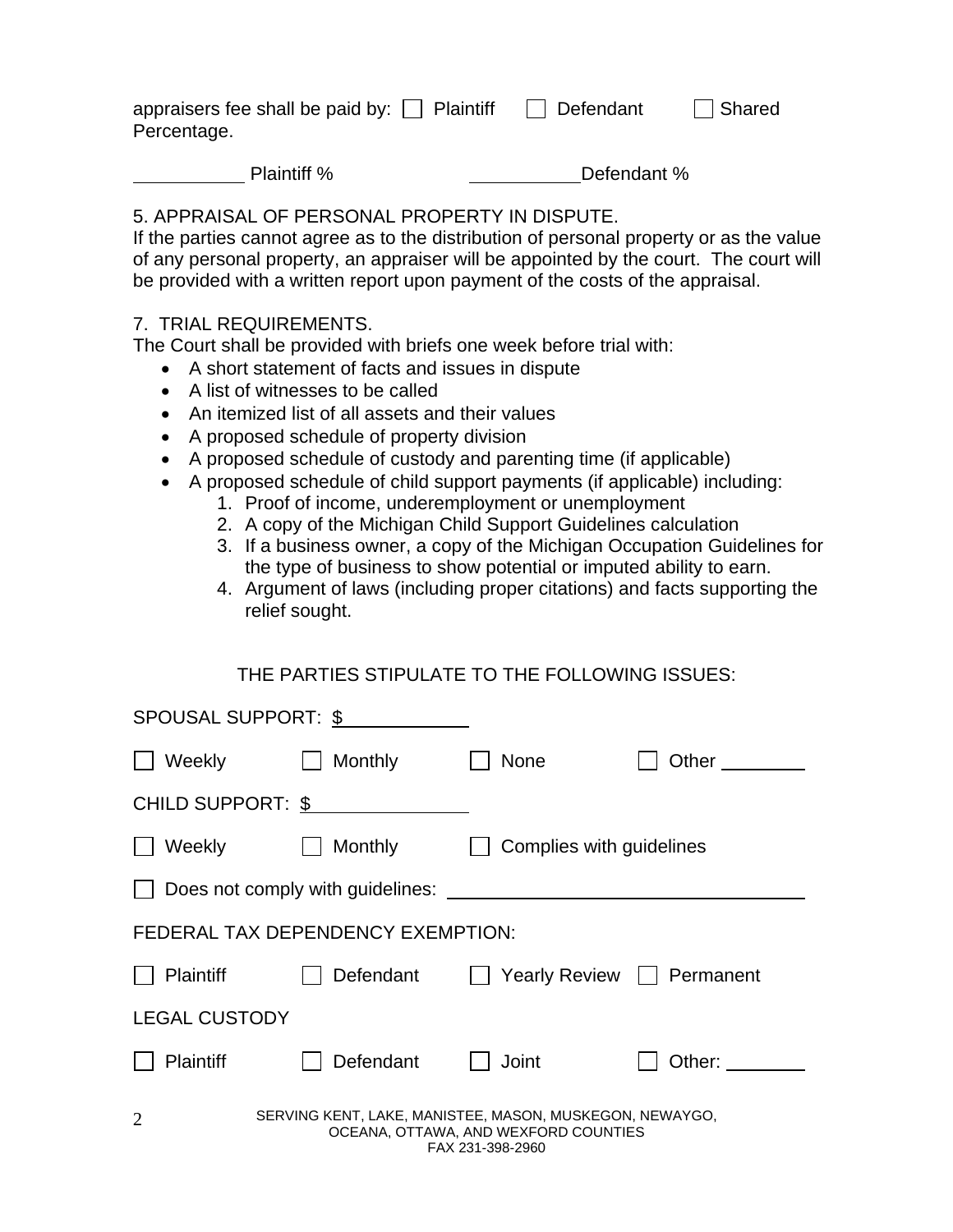PHYSICAL CUSTODY:

| Plaintiff                     |                                                                                                               |
|-------------------------------|---------------------------------------------------------------------------------------------------------------|
| <b>PARENTING TIME:</b>        |                                                                                                               |
| $\Box$ Weekly                 | SMTWThFS From _______ to ____________                                                                         |
| $\Box$ Bi-weekly              | S M T W Th F S From ________ to ______________                                                                |
|                               |                                                                                                               |
| <b>SUMMER BREAK:</b>          |                                                                                                               |
|                               | $\Box$ 2 weeks from $\_\_\_\_\_\$ to $\_\_\_\_\_\_\_\_\_\$                                                    |
|                               | 1 month from ________ to ________                                                                             |
|                               |                                                                                                               |
| <b>CHRISTMAS:</b>             |                                                                                                               |
|                               | □ Christmas Eve from ________ to ________                                                                     |
|                               | □ Christmas Day from <u>_______</u> to ________                                                               |
| Alternate years               |                                                                                                               |
|                               | $\Box$ Plaintiff $\Box$ Defendant gets Christmas this year.                                                   |
|                               | Other: 2000 2010 2010 2010 2010 2010 2010 2020 2020 2020 2020 2020 2020 2020 2020 2020 2020 2020 2020 2020 20 |
| <b>REAL PROPERTY DIVISION</b> |                                                                                                               |
|                               |                                                                                                               |
|                               |                                                                                                               |
|                               |                                                                                                               |
|                               |                                                                                                               |
|                               |                                                                                                               |